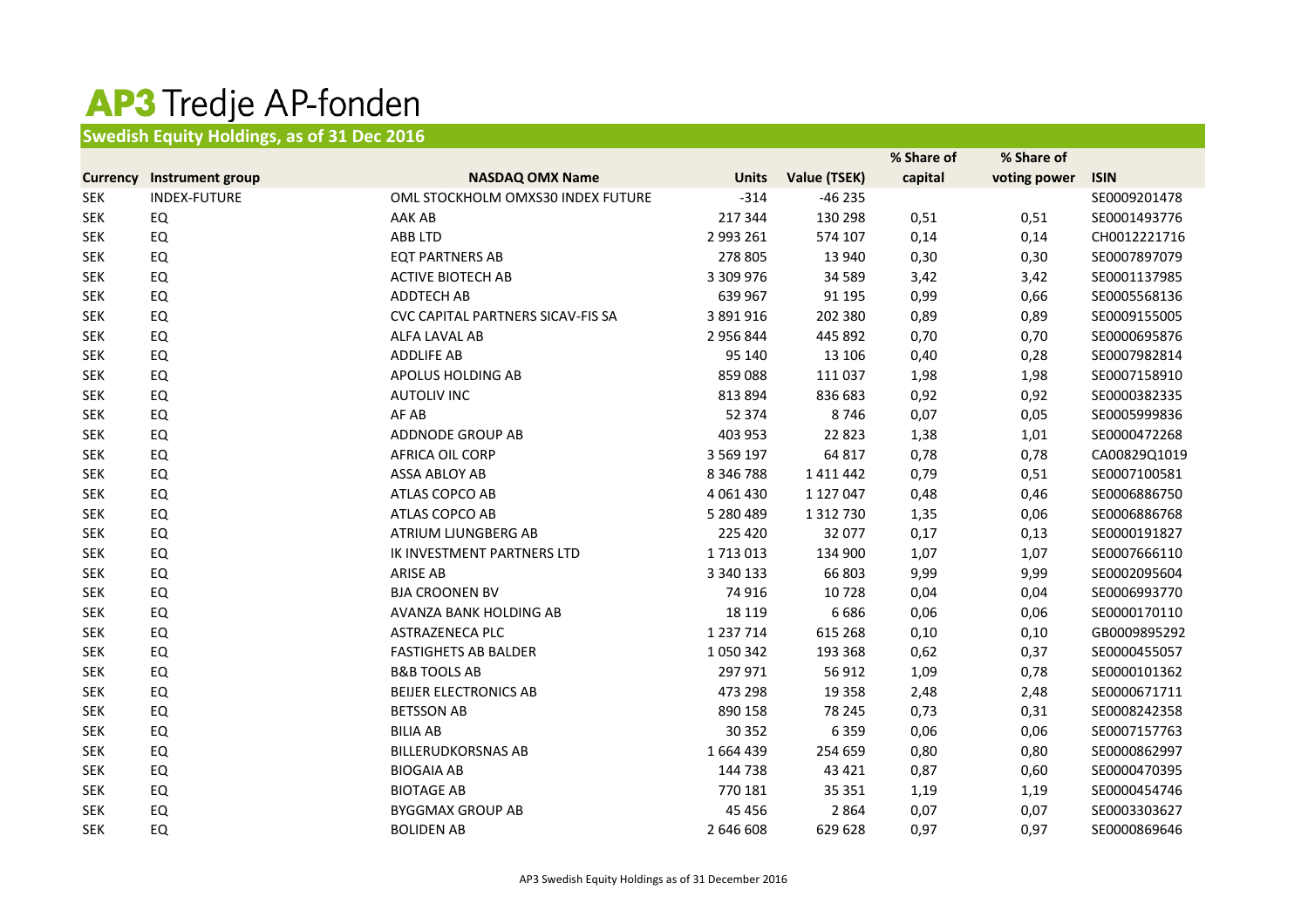|                 |                  |                                  |               |              | % Share of | % Share of   |                |
|-----------------|------------------|----------------------------------|---------------|--------------|------------|--------------|----------------|
| <b>Currency</b> | Instrument group | <b>NASDAQ OMX Name</b>           | <b>Units</b>  | Value (TSEK) | capital    | voting power | <b>ISIN</b>    |
| <b>SEK</b>      | EQ               | <b>BONAVA AB</b>                 | 767 769       | 108 409      | 0,82       | 0,32         | SE0008091581   |
| <b>SEK</b>      | EQ               | <b>BOULE DIAGNOSTICS AB</b>      | 108 618       | 30 413       | 2,31       | 2,31         | SE0000437402   |
| <b>SEK</b>      | EQ               | <b>BAIN CAPITAL LP</b>           | 104 285       | 5762         | 0,05       | 0,05         | SE0007491303   |
| <b>SEK</b>      | EQ               | <b>BTS GROUP AB</b>              | 470 887       | 33 904       | 2,65       | 1,79         | SE0000805426   |
| <b>SEK</b>      | EQ               | <b>BULTEN AB</b>                 | 384 090       | 34 184       | 1,83       | 1,83         | SE0003849223   |
| <b>SEK</b>      | EQ               | <b>BURE EQUITY AB</b>            | 33 1 23       | 3 4 2 8      | 0,05       | 0,05         | SE0000195810   |
| <b>SEK</b>      | EQ               | <b>CAMURUS AB</b>                | 11 0 37       | 1 2 8 3      | 0,03       | 0,03         | SE0007692850   |
| <b>SEK</b>      | EQ               | <b>CAPIO AB</b>                  | 192 862       | 9 2 7 7      | 0,14       | 0,14         | SE0007185681   |
| <b>SEK</b>      | EQ               | <b>CASTELLUM AB</b>              | 2 3 8 2 1 1 4 | 297 526      | 0,87       | 0,87         | SE0000379190   |
| <b>SEK</b>      | EQ               | <b>CLOETTA AB</b>                | 1 005 193     | 28 849       | 0,36       | 0,27         | SE0002626861   |
| <b>SEK</b>      | EQ               | <b>CLAS OHLSON AB</b>            | 27 375        | 3 6 6 8      | 0,05       | 0,02         | SE0000584948   |
| <b>SEK</b>      | EQ               | <b>CONCENTRIC AB</b>             | 303 129       | 34 481       | 0,73       | 0,73         | SE0003950864   |
| <b>SEK</b>      | EQ               | <b>COLLECTOR AB</b>              | 20 339        | 2 0 9 5      | 0,02       | 0,02         | SE0007048020   |
| <b>SEK</b>      | EQ               | COM HEM HOLDING AB               | 90 700        | 7882         | 0,05       | 0,05         | SE0005999778   |
| <b>SEK</b>      | EQ               | <b>CTT SYSTEMS AB</b>            | 130 000       | 13 7 15      | 1,04       | 1,04         | SE0000418923   |
| <b>SEK</b>      | EQ               | <b>DGC ONE AB</b>                | 37 635        | 4874         | 0,42       | 0,42         | SE0002571539   |
| <b>SEK</b>      | EQ               | <b>DIOS FASTIGHETER AB</b>       | 35 5 34       | 2 1 3 2      | 0,05       | 0,05         | SE0001634262   |
| <b>SEK</b>      | EQ               | <b>DOMETIC GROUP AB</b>          | 2 4 2 3 1 1 6 | 162 228      | 0,82       | 0,82         | SE0007691613   |
| <b>SEK</b>      | EQ               | <b>DUNIAB</b>                    | 26 538        | 3 3 1 7      | 0,06       | 0,06         | SE0000616716   |
| <b>SEK</b>      | EQ               | <b>DUSTIN GROUP AB</b>           | 27 557        | 1764         | 0,04       | 0,04         | SE0006625471   |
| <b>SEK</b>      | EQ               | <b>ELEKTA AB</b>                 | 3 3 6 3 9 9 8 | 271 138      | 0,91       | 0,66         | SE0000163628   |
| <b>SEK</b>      | EQ               | <b>CARL BENNET AB</b>            | 275 280       | 29 249       | 0,82       | 0,53         | SE0000119299   |
| <b>SEK</b>      | EQ               | <b>ELTEL AB</b>                  | 35 359        | 2 2 1 0      | 0,06       | 0,06         | SE0006509949   |
| <b>SEK</b>      | EQ               | <b>ELECTROLUX AB</b>             | 2 3 7 2 1 0 3 | 536 807      | 0,79       | 0,62         | SE0000103814   |
| <b>SEK</b>      | EQ               | TA ASSOCIATES MANAGEMENT LP      | 1 1 3 1 7 4 0 | 71 865       | 2,83       | 2,83         | SE0008585525   |
| <b>SEK</b>      | EQ               | TELEFONAKTIEBOLAGET LM ERICSSON  | 29 147 961    | 1 559 416    | 0,95       | 0,51         | SE0000108656   |
| <b>SEK</b>      | EQ               | <b>EVOLUTION GAMING GROUP AB</b> | 337 281       | 87 5 24      | 0,94       | 0,94         | SE0006826046   |
| <b>SEK</b>      | EQ               | <b>FABEGE AB</b>                 | 901 077       | 134 170      | 0,54       | 0,54         | SE0000950636   |
| <b>SEK</b>      | EQ               | <b>FAGERHULT AB</b>              | 255 064       | 59 557       | 0,66       | 0,66         | SE0005935558   |
| <b>SEK</b>      | EQ               | <b>FINGERPRINT CARDS AB</b>      | 2 908 420     | 182 794      | 0,92       | 0,77         | SE0008374250   |
| <b>SEK</b>      | EQ               | <b>GARO AB</b>                   | 85 1 26       | 13 790       | 0,85       | 0,85         | SE0008008262   |
| <b>SEK</b>      | EQ               | <b>GETINGE AB</b>                | 1640404       | 239 663      | 0,74       | 0,43         | SE0000202624   |
| <b>SEK</b>      | EQ               | <b>GRANGES AB</b>                | 472 801       | 40 661       | 0,63       | 0,63         | SE0006288015   |
| <b>SEK</b>      | EQ               | <b>GUNNEBO AB</b>                | 29 25 3       | 1 1 2 9      | 0,04       | 0,04         | SE0000195570   |
| <b>SEK</b>      | EQ               | ICA-HANDLARNAS FORBUND AB        | 581 280       | 161 538      | 0,29       | 0,29         | X-SE0000652216 |
| <b>SEK</b>      | EQ               | HEMFOSA FASTIGHETER AB           | 1054966       | 89 672       | 0,67       | 0,67         | SE0007126115   |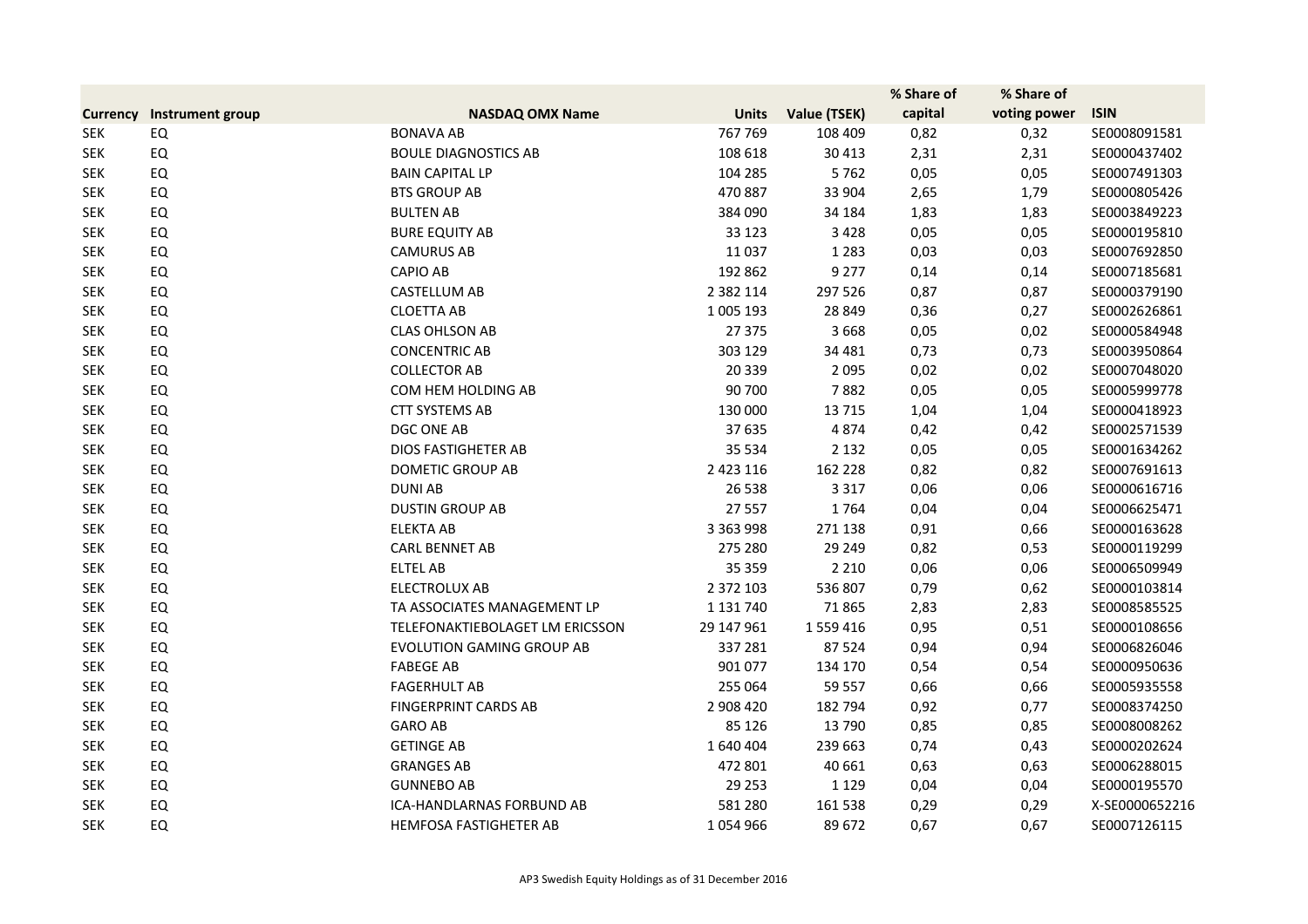|                 |                  |                                |               |              | % Share of | % Share of   |              |
|-----------------|------------------|--------------------------------|---------------|--------------|------------|--------------|--------------|
| <b>Currency</b> | Instrument group | <b>NASDAQ OMX Name</b>         | <b>Units</b>  | Value (TSEK) | capital    | voting power | <b>ISIN</b>  |
| <b>SEK</b>      | EQ               | <b>HEXAGON AB</b>              | 1958 517      | 637 497      | 0,57       | 0,39         | SE0000103699 |
| <b>SEK</b>      | EQ               | HIQ INTERNATIONAL AB           | 478 802       | 29 4 46      | 0,88       | 0,88         | SE0008135610 |
| <b>SEK</b>      | EQ               | <b>HALDEX AB</b>               | 26 706        | 3 1 1 1      | 0,06       | 0,06         | SE0000105199 |
| <b>SEK</b>      | <b>EQ</b>        | <b>HENNES &amp; MAURITZ AB</b> | 10 681 911    | 2 706 796    | 0,73       | 0,31         | SE0000106270 |
| <b>SEK</b>      | EQ               | <b>HANSA MEDICAL AB</b>        | 706 152       | 82 267       | 2,01       | 2,01         | SE0002148817 |
| <b>SEK</b>      | EQ               | HMS NETWORKS AB                | 177 263       | 53 888       | 1,51       | 1,51         | SE0002136242 |
| <b>SEK</b>      | EQ               | <b>HOIST FINANCE AB</b>        | 47 087        | 3 9 9 1      | 0,06       | 0,06         | SE0006887063 |
| <b>SEK</b>      | EQ               | <b>HOLMEN AB</b>               | 550 139       | 179 785      | 0,89       | 0,19         | SE0000109290 |
| <b>SEK</b>      | EQ               | <b>HEXPOL AB</b>               | 1882 217      | 158 765      | 0,57       | 0,39         | SE0007074281 |
| <b>SEK</b>      | EQ               | HUFVUDSTADEN AB                | 957 730       | 137 817      | 0,47       | 0,09         | SE0000170375 |
| <b>SEK</b>      | EQ               | ARGAN CAPITAL LP               | 777 641       | 55 796       | 1,46       | 1,46         | SE0008040653 |
| <b>SEK</b>      | EQ               | HUSQVARNA AB                   | 3 404 222     | 241 189      | 0,74       | 0,21         | SE0001662230 |
| <b>SEK</b>      | EQ               | <b>IAR SYSTEMS GROUP AB</b>    | 235 000       | 48 410       | 1,88       | 1,74         | SE0005851706 |
| <b>SEK</b>      | EQ               | <b>INTRUM JUSTITIA AB</b>      | 665 700       | 204 636      | 0,92       | 0,92         | SE0000936478 |
| <b>SEK</b>      | EQ               | <b>INDUTRADE AB</b>            | 71 805        | 13 140       | 0,06       | 0,06         | SE0001515552 |
| <b>SEK</b>      | EQ               | <b>INDUSTRIVARDEN AB</b>       | 771 234       | 138 976      | 0,29       | 0,27         | SE0000190126 |
| <b>SEK</b>      | EQ               | <b>INDUSTRIVARDEN AB</b>       | 1803636       | 306 257      | 1,10       | 0,06         | SE0000107203 |
| <b>SEK</b>      | EQ               | <b>INVESTOR AB</b>             | 1 244 558     | 419 167      | 0,40       | 0,35         | SE0000107401 |
| <b>SEK</b>      | EQ               | <b>INVESTOR AB</b>             | 3758376       | 1 279 727    | 0,83       | 0,11         | SE0000107419 |
| <b>SEK</b>      | EQ               | <b>INWIDO AB</b>               | 44 474        | 4 2 0 3      | 0,08       | 0,08         | SE0006220018 |
| <b>SEK</b>      | EQ               | <b>ITAB SHOP CONCEPT AB</b>    | 26 760        | 2 1 7 4      | 0,03       | 0,01         | SE0008375117 |
| <b>SEK</b>      | EQ               | JM AB                          | 451 365       | 118 799      | 0,62       | 0,62         | SE0000806994 |
| <b>SEK</b>      | EQ               | <b>KABE AB</b>                 | 83 210        | 15 9 35      | 0,99       | 0,58         | SE0000107724 |
| <b>SEK</b>      | EQ               | <b>KAPPAHL AB</b>              | 615 594       | 31 087       | 0,80       | 0,80         | SE0001630880 |
| <b>SEK</b>      | EQ               | KAROLINSKA DEVELOPMENT AB      | 4 678 500     | 28 0 71      | 9,00       | 6,98         | SE0002190926 |
| <b>SEK</b>      | EQ               | <b>KINNEVIK AB</b>             | 2 145 339     | 468 328      | 0,92       | 0,33         | SE0008373906 |
| <b>SEK</b>      | EQ               | <b>KUNGSLEDEN AB</b>           | 1506723       | 87013        | 0,83       | 0,83         | SE0000549412 |
| <b>SEK</b>      | EQ               | <b>KLOVERN AB</b>              | 3 509 871     | 33 502       | 0,42       | 0,22         | SE0006593919 |
| <b>SEK</b>      | EQ               | LAGERCRANTZ GROUP AB           | 1 206 387     | 100 733      | 1,82       | 1,22         | SE0007603493 |
| <b>SEK</b>      | EQ               | <b>INVESTMENT AB LATOUR</b>    | 170 286       | 58 272       | 0,12       | 0,06         | SE0000106320 |
| <b>SEK</b>      | EQ               | LINDAB INTERNATIONAL AB        | 50 518        | 3 6 9 0      | 0,06       | 0,06         | SE0001852419 |
| <b>SEK</b>      | EQ               | <b>CARL BENNET AB</b>          | 29 4 91       | 6877         | 0,03       | 0,02         | SE0006370730 |
| <b>SEK</b>      | EQ               | <b>LOOMIS AB</b>               | 53 767        | 14 5 7 6     | 0,07       | 0,05         | SE0002683557 |
| <b>SEK</b>      | EQ               | <b>LUNDIN MINING CORP</b>      | 17 000        | 743          | 0,00       | 0,00         | SE0001134529 |
| <b>SEK</b>      | EQ               | L E LUNDBERGFORETAGEN AB       | 250 000       | 139 625      | 0,33       | 0,04         | SE0000108847 |
| <b>SEK</b>      | EQ               | LUNDIN PETROLEUM AB            | 1 3 6 4 9 2 3 | 270 391      | 0,40       | 0,40         | SE0000825820 |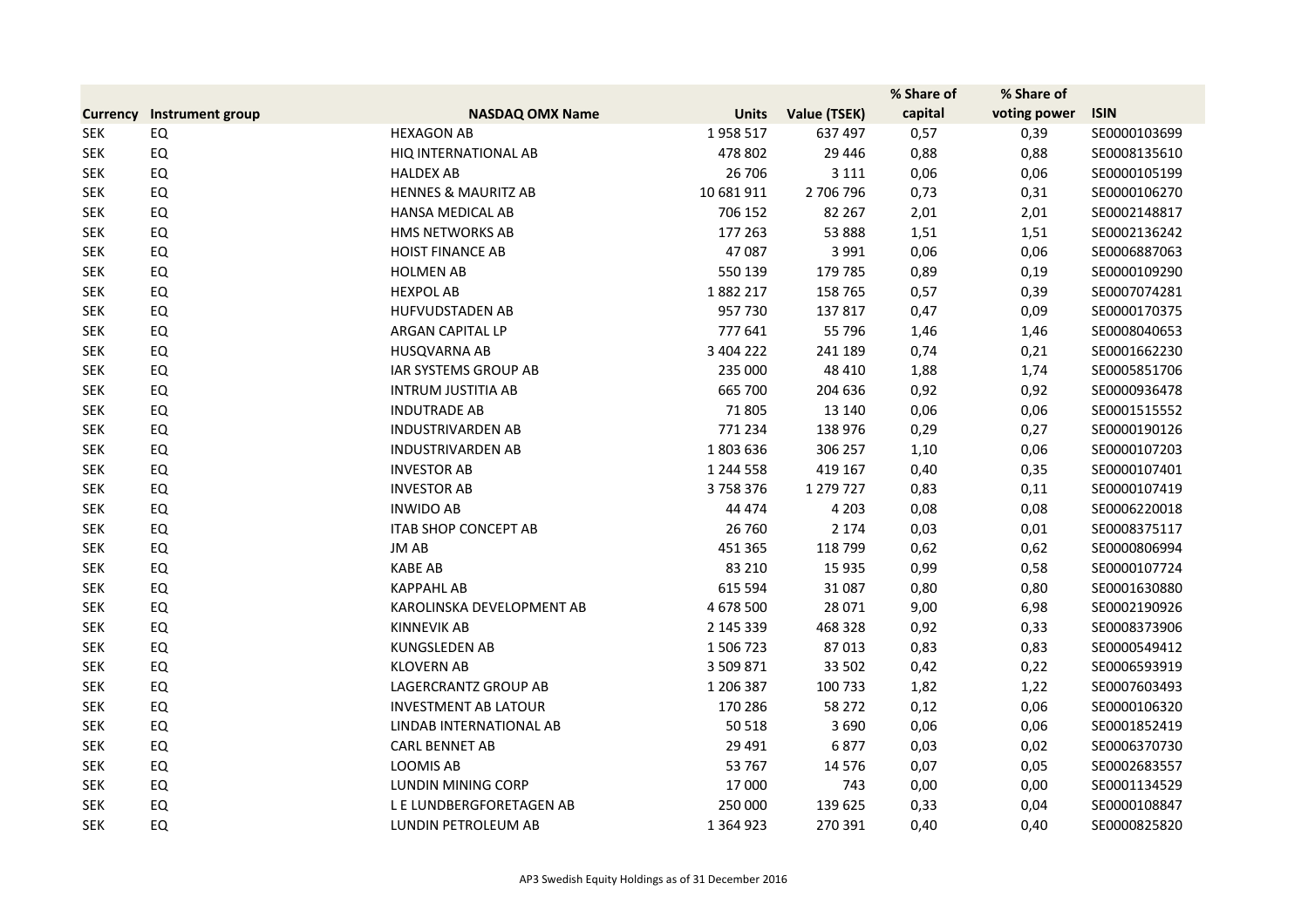|                 |                  |                                    |               |              | % Share of | % Share of   |                |
|-----------------|------------------|------------------------------------|---------------|--------------|------------|--------------|----------------|
| <b>Currency</b> | Instrument group | <b>NASDAQ OMX Name</b>             | <b>Units</b>  | Value (TSEK) | capital    | voting power | <b>ISIN</b>    |
| <b>SEK</b>      | EQ               | MALMBERGS ELEKTRISKA AB            | 111 061       | 16 7 15      | 1,54       | 0,73         | SE0000507659   |
| <b>SEK</b>      | EQ               | <b>MEKONOMEN AB</b>                | 19023         | 3 2 6 2      | 0,05       | 0,05         | SE0002110064   |
| <b>SEK</b>      | EQ               | MELKER SCHORLING AB                | 134 909       | 72 514       | 0,11       | 0,11         | SE0001785270   |
| <b>SEK</b>      | EQ               | MILLICOM INTERNATIONAL CELLULAR SA | 446 968       | 174 005      | 0,44       |              | SE0001174970   |
| <b>SEK</b>      | EQ               | <b>MYCRONIC AB</b>                 | 576 730       | 56 520       | 0,59       | 0,59         | X-SE0000375115 |
| <b>SEK</b>      | EQ               | <b>MICRO SYSTEMATION AB</b>        | 95 000        | 6389         | 0,54       | 0,34         | SE0000526626   |
| <b>SEK</b>      | EQ               | MODERN TIMES GROUP MTG AB          | 38 678        | 10 4 43      | 0,06       | 0,03         | SE0000412371   |
| <b>SEK</b>      | EQ               | NCC AB                             | 438 688       | 98 880       | 0,47       | 0,18         | SE0000117970   |
| <b>SEK</b>      | EQ               | NORDEA BANK AB                     | 31 272 042    | 3 167 858    | 0,77       | 0,77         | SE0000427361   |
| <b>SEK</b>      | EQ               | <b>NORDAX GROUP AB</b>             | 49 40 8       | 2 5 5 7      | 0,04       | 0,04         | SE0006965216   |
| <b>SEK</b>      | EQ               | <b>NETENT AB</b>                   | 2 2 2 1 4 9 5 | 156 171      | 1,08       | 0,41         | SE0008212971   |
| <b>SEK</b>      | EQ               | NEW WAVE GROUP AB                  | 1 101 818     | 60 875       | 2,36       | 0,45         | SE0000426546   |
| <b>SEK</b>      | EQ               | NIBE INDUSTRIER AB                 | 3 204 234     | 230 064      | 0,72       | 0,31         | SE0008321293   |
| <b>SEK</b>      | EQ               | NEDERMAN HOLDING AB                | 324 218       | 60 629       | 2,77       | 2,77         | SE0002000083   |
| <b>SEK</b>      | EQ               | <b>NORDNET AB</b>                  | 69 5 23       | 2 5 9 3      | 0,04       | 0,04         | SE0000371296   |
| <b>SEK</b>      | EQ               | <b>NOBIA AB</b>                    | 74 660        | 6335         | 0,04       | 0,04         | SE0000949331   |
| <b>SEK</b>      | EQ               | <b>NOBINA AB</b>                   | 1847030       | 93 737       | 2,09       | 2,09         | SE0007185418   |
| <b>SEK</b>      | EQ               | <b>NOLATO AB</b>                   | 15 9 25       | 4 1 8 8      | 0,07       | 0,03         | SE0000109811   |
| <b>SEK</b>      | EQ               | AXCEL MANAGEMENT A/S               | 387 937       | 33 557       | 1,61       | 1,61         | DK0060738409   |
| <b>SEK</b>      | EQ               | OEM INTERNATIONAL AB               | 265 533       | 40 095       | 1,44       | 0,40         | SE0005876968   |
| <b>SEK</b>      | EQ               | <b>INVESTMENT AB ORESUND</b>       | 23 1 14       | 3 5 2 5      | 0,05       | 0,05         | SE0008321608   |
| <b>SEK</b>      | EQ               | ORIFLAME COSMETICS SA              | 174 905       | 48 116       | 0,31       | 0,31         | CH0256424794   |
| <b>SEK</b>      | EQ               | PA RESOURCES AB                    | 79 885        | 3            | 0,07       | 0,07         | SE0005126729   |
| <b>SEK</b>      | EQ               | PEAB AB                            | 293 770       | 21 240       | 0,11       | 0,05         | SE0000106205   |
| <b>SEK</b>      | EQ               | PANDOX AB                          | 862 715       | 121 988      | 1,05       | 0,28         | SE0007100359   |
| <b>SEK</b>      | EQ               | SYMRISE AG                         | 3789          | 1802         | 0,03       | 0,03         | SE0001280355   |
| <b>SEK</b>      | EQ               | <b>RATOS AB</b>                    | 141 109       | 6087         | 0,06       | 0,01         | SE0000111940   |
| <b>SEK</b>      | EQ               | RAYSEARCH LABORATORIES AB          | 814 269       | 150 233      | 3,18       | 0,72         | SE0000135485   |
| <b>SEK</b>      | EQ               | <b>B&amp;E PARTICIPATION AB</b>    | 1 2 1 0 2 0 1 | 146 434      | 2,55       | 0,60         | SE0005757267   |
| <b>SEK</b>      | EQ               | <b>REJLERS AB</b>                  | 295 980       | 24 196       | 2,54       | 1,22         | SE0000123671   |
| <b>SEK</b>      | EQ               | TRIONA HOLDING SA                  | 46 485        | 2 7 3 3      | 0,02       | 0,02         | SE0007665823   |
| <b>SEK</b>      | EQ               | <b>CARLSON HOLDINGS INC</b>        | 78 3 26       | 2 7 8 1      | 0,04       | 0,04         | SE0001857533   |
| <b>SEK</b>      | EQ               | SAAB AB                            | 614 078       | 209 094      | 0,57       | 0,49         | SE0000112385   |
| <b>SEK</b>      | EQ               | SAGAX AB                           | 12 113 829    | 990 306      | 8,31       | 4,06         | SE0005127818   |
| <b>SEK</b>      | EQ               | SANDVIK AB                         | 7915671       | 892 096      | 0,63       | 0,63         | SE0000667891   |
| <b>SEK</b>      | EQ               | SAS AB                             | 71 734        | 1 0 0 1      | 0,02       | 0,02         | SE0003366871   |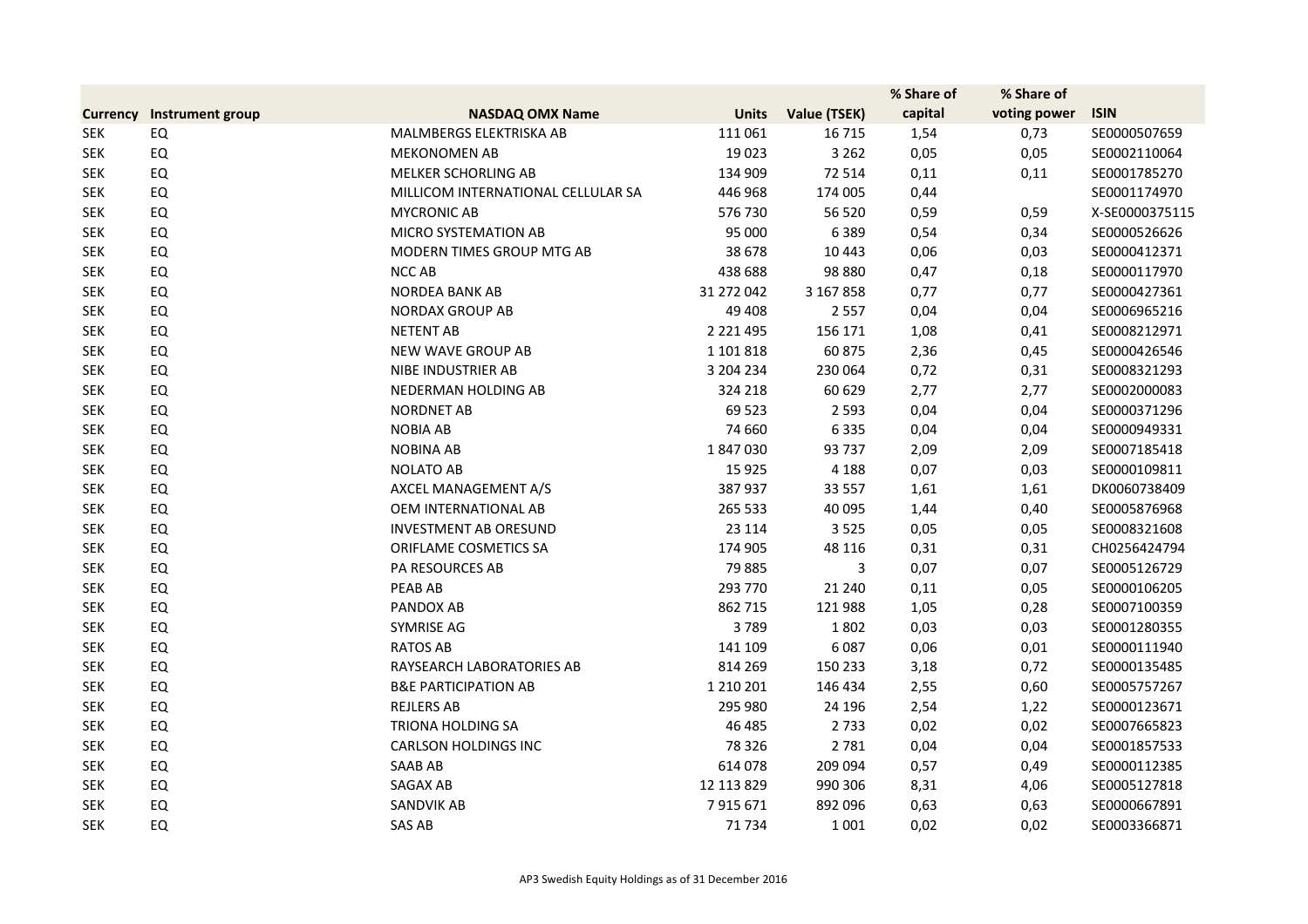|                 |                  |                                  |               |               | % Share of | % Share of   |                |
|-----------------|------------------|----------------------------------|---------------|---------------|------------|--------------|----------------|
| <b>Currency</b> | Instrument group | <b>NASDAQ OMX Name</b>           | <b>Units</b>  | Value (TSEK)  | capital    | voting power | <b>ISIN</b>    |
| <b>SEK</b>      | EQ               | SVENSKA CELLULOSA AB SCA         | 5 858 078     | 1507283       | 0,91       | 0,46         | SE0000112724   |
| <b>SEK</b>      | <b>EQ</b>        | <b>SCANDI STANDARD AB</b>        | 26 694        | 1522          | 0,04       | 0,04         | SE0005999760   |
| <b>SEK</b>      | EQ               | SKANDINAVISKA ENSKILDA BANKEN AB | 13 996 979    | 1 3 3 7 4 1 1 | 0,65       | 0,64         | SE0000148884   |
| <b>SEK</b>      | EQ               | <b>SECTRA AB</b>                 | 23 213        | 3 0 0 0       | 0,07       | 0,04         | SE0008613970   |
| <b>SEK</b>      | EQ               | <b>SECURITAS AB</b>              | 2 966 395     | 425 381       | 0,85       | 0,57         | SE0000163594   |
| <b>SEK</b>      | EQ               | SVENSKA HANDELSBANKEN AB         | 12 483 278    | 1580383       | 0,65       | 0,65         | SE0007100599   |
| <b>SEK</b>      | EQ               | <b>EQT PARTNERS AB</b>           | 2 785 949     | 213 125       | 2,71       | 2,71         | SE0007640156   |
| <b>SEK</b>      | EQ               | SKANSKA AB                       | 2 863 792     | 616 002       | 0,72       | 0,48         | SE0000113250   |
| <b>SEK</b>      | EQ               | <b>SKF AB</b>                    | 3 283 671     | 550 343       | 0,78       | 0,42         | SE0000108227   |
| <b>SEK</b>      | EQ               | SKISTAR AB                       | 287 763       | 43 8 84       | 0,77       | 0,52         | SE0000241614   |
| <b>SEK</b>      | EQ               | SWEDISH ORPHAN BIOVITRUM AB      | 1647337       | 175 771       | 0,61       | 0,61         | SE0000872095   |
| <b>SEK</b>      | EQ               | <b>SERNEKE GROUP AB</b>          | 50 000        | 5 2 5 0       | 0,29       | 0,07         | SE0007278841   |
| <b>SEK</b>      | EQ               | <b>SSAB AB</b>                   | 160 374       | 5 5 4 6       | 0,05       | 0,04         | SE0000171100   |
| <b>SEK</b>      | EQ               | <b>SSAB AB</b>                   | 7921505       | 228 060       | 1,09       | 0,21         | SE0000120669   |
| <b>SEK</b>      | EQ               | STORA ENSO OYJ                   | 92 292        | 9 0 4 0       | 0,02       | 0,00         | FI0009007611   |
| <b>SEK</b>      | EQ               | SWECO AB                         | 123 474       | 22 250        | 0,11       | 0,06         | SE0000489098   |
| <b>SEK</b>      | EQ               | <b>SWEDBANK AB</b>               | 8707979       | 1918368       | 0,77       | 0,77         | SE0000242455   |
| <b>SEK</b>      | EQ               | <b>SWEDISH MATCH AB</b>          | 1668614       | 483 564       | 0,88       | 0,88         | SE0000310336   |
| <b>SEK</b>      | EQ               | SWEDOL AB                        | 148 254       | 3840          | 0,18       | 0,15         | SE0001733841   |
| <b>SEK</b>      | EQ               | SYSTEMAIR AB                     | 226 598       | 27 645        | 0,44       | 0,44         | SE0002133975   |
| <b>SEK</b>      | EQ               | TELE2 AB                         | 3 3 8 5 1 0 9 | 247 282       | 0,70       | 0,48         | SE0005190238   |
| <b>SEK</b>      | EQ               | TELIA CO AB                      | 26 487 055    | 972 340       | 0,61       | 0,61         | SE0000667925   |
| <b>SEK</b>      | EQ               | <b>TETHYS OIL AB</b>             | 22 159        | 1745          | 0,06       | 0,06         | SE0009161185   |
| <b>SEK</b>      | EQ               | THULE GROUP AB                   | 68 046        | 9697          | 0,07       | 0,07         | SE0006422390   |
| <b>SEK</b>      | EQ               | <b>TOBILAB</b>                   | 72 067        | 4919          | 0,08       | 0,07         | SE0002591420   |
| <b>SEK</b>      | EQ               | <b>TOBILAB</b>                   | 7 2 0 6       | 483           | 0,08       | 0,01         | SE0009356660   |
| <b>SEK</b>      | EQ               | TRELLEBORG AB                    | 2 422 797     | 434 408       | 1,00       | 0,46         | SE0000114837   |
| <b>SEK</b>      | EQ               | <b>TROAX GROUP AB</b>            | 14 7 12       | 2854          | 0,07       | 0,07         | SE0006732392   |
| <b>SEK</b>      | EQ               | KINDRED GROUP PLC                | 4 8 3 5 2 4   | 413 508       | 2,10       | 2,10         | X-SE0007871645 |
| <b>SEK</b>      | EQ               | <b>VICTORIA PARK AB</b>          | 44 500        | 997           | 0,03       | 0,00         | SE0005932795   |
| <b>SEK</b>      | EQ               | <b>VITROLIFE AB</b>              | 152 093       | 58 860        | 0,70       | 0,70         | SE0000816043   |
| <b>SEK</b>      | EQ               | VOLVO AB                         | 1 2 2 4 7 4 0 | 131 292       | 0,25       | 0,19         | SE0000115420   |
| <b>SEK</b>      | EQ               | VOLVO AB                         | 18 996 778    | 2 0 2 1 2 5 7 | 1,16       | 0,29         | SE0000115446   |
| <b>SEK</b>      | EQ               | <b>WALLENSTAM AB</b>             | 1751980       | 124 215       | 0,57       | 0,27         | SE0007074844   |
| <b>SEK</b>      | EQ               | WIHLBORGS FASTIGHETER AB         | 532 201       | 90 155        | 0,69       | 0,69         | SE0001413600   |
| <b>SEK</b>      | EQ               | <b>TOBILAB</b>                   | 7             | 0             | 0,00       |              | SE0009356652   |